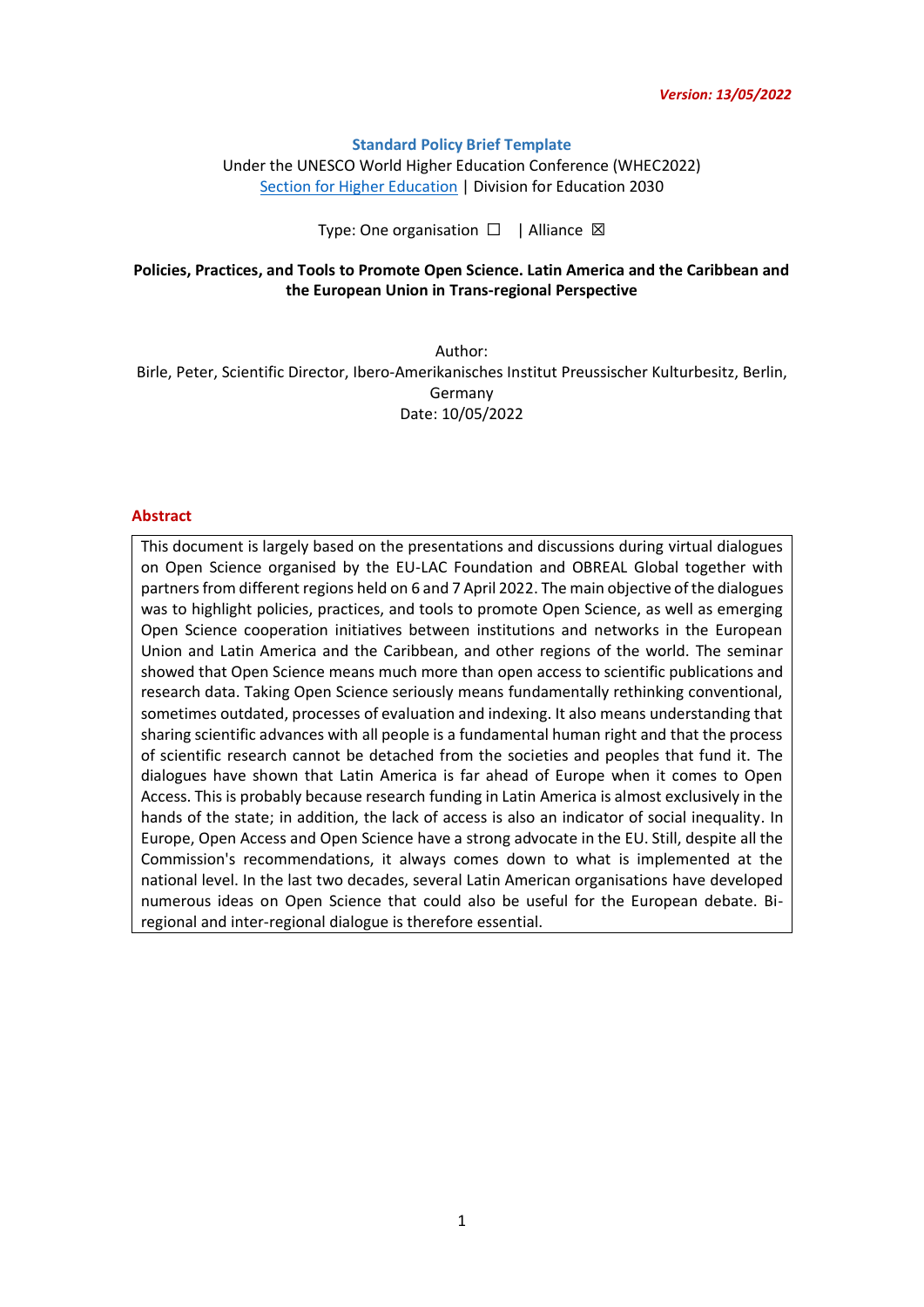# EU-LAC Foundation, Germany; OBREAL Global, Spain

## **Content**

| Abstract                                                                               | 1  |
|----------------------------------------------------------------------------------------|----|
| Content                                                                                |    |
| Acronyms                                                                               |    |
| Introduction                                                                           | 4  |
| 1. Open access to scientific publications and research data. Progress and achievements | 5  |
| 1.1 Latin America and the Caribbean                                                    | 5  |
| 1.2 Europe                                                                             | 7  |
| 1.3 Bi-regional cooperation                                                            | 8  |
| 1.4 Cross-regional perspectives: India and Kenya                                       | 8  |
| 2. Challenges and concerns                                                             | 9  |
| 2.1 Latin America and the Caribbean                                                    | 9  |
| 2.2 Europe                                                                             | 11 |
| 2.3 India and Kenya                                                                    | 12 |
| 3. The evaluation of research and Open Science practices                               | 13 |
| 3.1 Latin America and the Caribbean                                                    | 13 |
| 3.2 Europe                                                                             | 15 |
| 4. Closing remarks                                                                     | 17 |
| References                                                                             | 18 |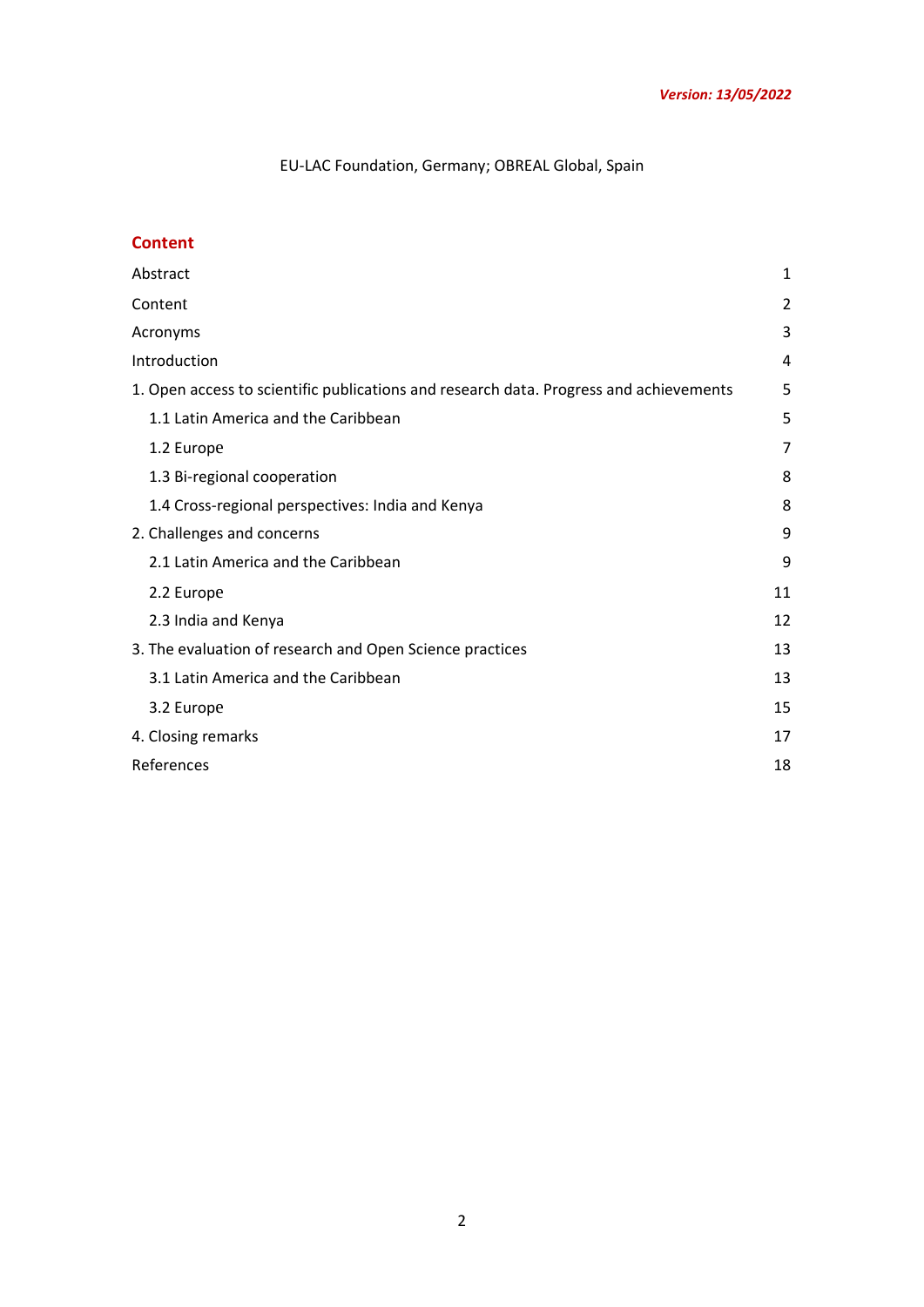# <span id="page-2-0"></span>**Acronyms**

| <b>LAC</b>     | Latin America and the Caribbean                                              |
|----------------|------------------------------------------------------------------------------|
| EC             | <b>European Commission</b>                                                   |
| <b>CELAC</b>   | Community of Latin American and Caribbean States                             |
| <b>CLACSO</b>  | Latin American Council of Social Sciences                                    |
| <b>CONICET</b> | National Council for Scientific and Technical Research                       |
| <b>ENLACES</b> | Latin American and Caribbean Space for Higher Education                      |
| <b>ERA</b>     | European Research Area                                                       |
| <b>FOLEC</b>   | Latin American Forum for Scientific Evaluation                               |
| <b>IISER</b>   | Indian Institute of Science Education and Research                           |
| <b>JIRI</b>    | Joint Initiative for Research and Innovation                                 |
| LERU           | League of European Research Universities                                     |
| <b>NDLI</b>    | National Digital Library of India                                            |
| <b>ORE</b>     | Open Research Europe                                                         |
| GDP            | <b>Gross Domestic Product</b>                                                |
| Redalyc        | Network of Scientific Journals of Latin America and the Caribbean, Spain and |
|                | Portugal                                                                     |
| <b>TDX</b>     | Tesis Doctorals en Xarxa                                                     |
| <b>UNESCO</b>  | United Nations Educational, Scientific and Cultural Organization             |
| EU             | European Union                                                               |
| <b>UOC</b>     | Universitat Oberta de Catalunya                                              |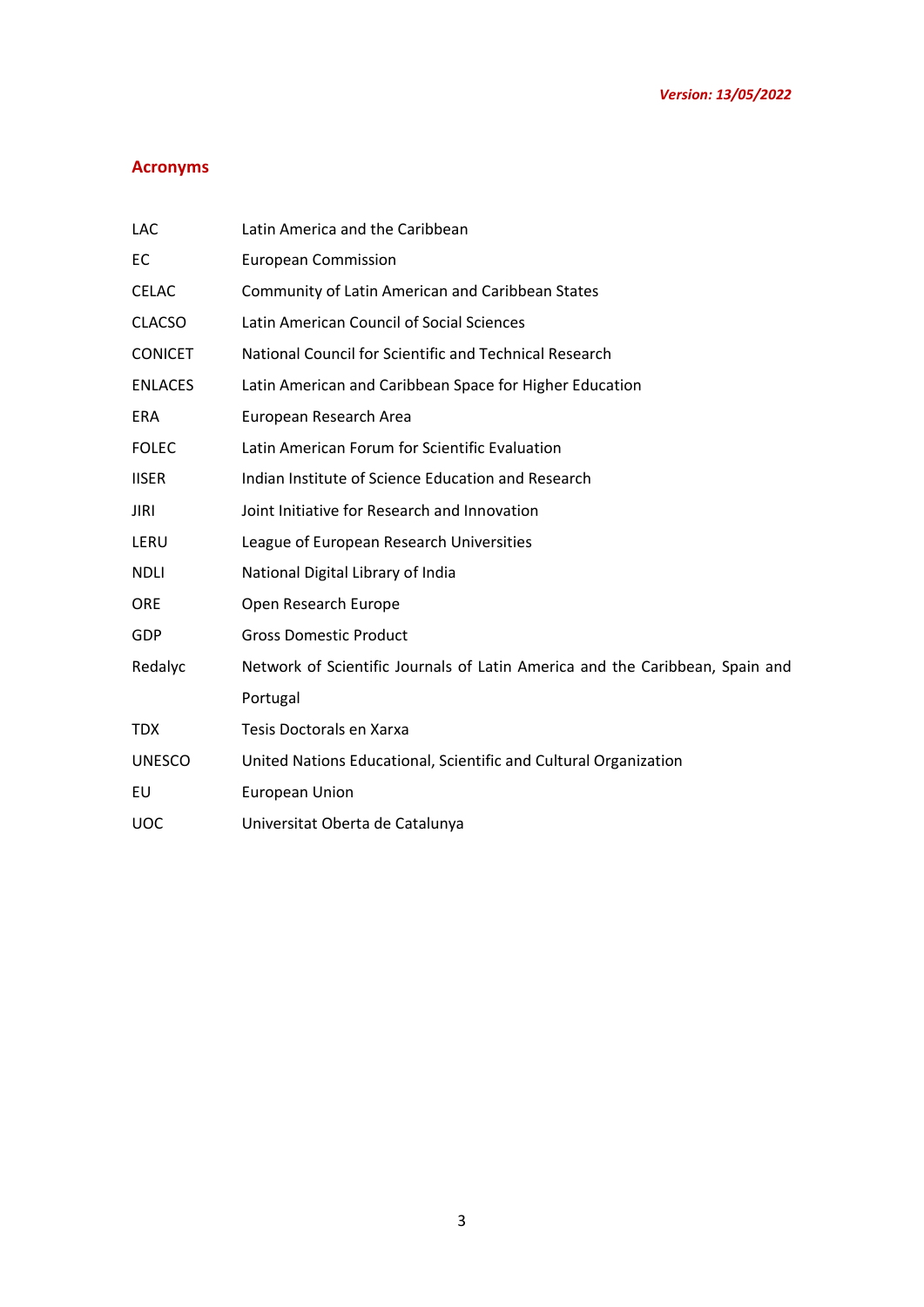#### <span id="page-3-0"></span>**Introduction**

This document is largely based on the presentations and discussions during virtual dialogues on "Open Science: Innovations, Challenges and Projections for the Future based on an Interregional Dialogue", held by the EU-LAC Foundation<sup>1</sup> and OBREAL Global<sup>2</sup> together with partners from different regions on 6-7 April 2022. The main objective of the dialogues was to highlight policies, practices, and tools to promote Open Science, as well as emerging Open Science cooperation initiatives between institutions and networks in the European Union (EU) and Latin America and the Caribbean (LAC), and other regions of the world.

The specific objectives of the initiative were a) to provide spaces for dialogue, synergies, and capacity building between institutions, professionals, and experts in Open Science from LAC, the EU, and other regions; b) to gather proposals from institutions, experts on tools, technical solutions and policies relevant to the different regional and national contexts that help to implement UNESCO's recommendation on the exercise and promotion of Open Science; c) elaborate relevant inputs for the Third UNESCO World Conference on Higher Education (WHEC 2022) based on the results of the reflections generated and d) enhance bi-regional EU-CELAC dialogue and cooperation in the practice of Open Science.

At the beginning of the dialogues, the Executive Director of the EU-LAC Foundation, Adrián Bonilla, pointed out that it was a question of understanding the issue of Open Science not exclusively as an indicator of prosperity or progress, but of human development. Consequently, the idea of open access to knowledge, to the sources of knowledge, and to the tools of knowledge, should be seen as an issue that involves both logics of inclusion, of democratisation of societies, as well as logics of exclusion. Access to information, knowledge, and science is part of the United Nations' Sustainable Development Goals (SDGs), which are a cornerstone of relations between Europe and Latin America and the Caribbean and are also part of the common policy of the two regions, characterised in particular in recent years by the importance that the issue of social cohesion has taken on the bi-regional agenda. It is therefore a human development objective and at the same time an instrument of social cohesion that refers to basic concepts of equality of opportunities and equity in the distribution of resources, which also has to do with the production of knowledge.

Adrián Bonilla pointed out that the differences or asymmetries that characterise the societies of both regions, and particularly Latin American societies in terms of access, have different types

<sup>1</sup> The EU-LAC Foundation is an international intergovernmental body established in 2010 by Latin American and Caribbean (LAC) and European Union (EU) states, as well as the EU through its institutions. Its mandate is to work closely with its 61 members to promote bi-regional partnership and dialogue, including through the participation of civil society, in order to generate relevant inputs for intergovernmental processes. An essential part of this mission is to build bridges to increase mutual knowledge and promote dialogue and collaboration on issues that are high on the agenda of the strategic partnership between the two regions, such as higher education, science, technology and innovation, sustainable social and economic development, climate change, culture, multilateralism and gender relations.

<sup>&</sup>lt;sup>2</sup> OBREAL Global was born in 2004 as an association to implement cooperation projects in the field of higher education and research between the European Union and Latin America; it was created by 23 academic institutions and research centres from Europe and Latin America, and their own networks. As of 2017, it became a global association, redefining its thematic areas and expanding its geographical scope and membership from Europe and Latin America and the Caribbean to Asia, the Middle East and Africa. OBREAL Global's mission is to promote dialogue and synergies between the governmental, academic and social sectors, and to build inter-regional South-South-North bridges in the fields of higher education and research.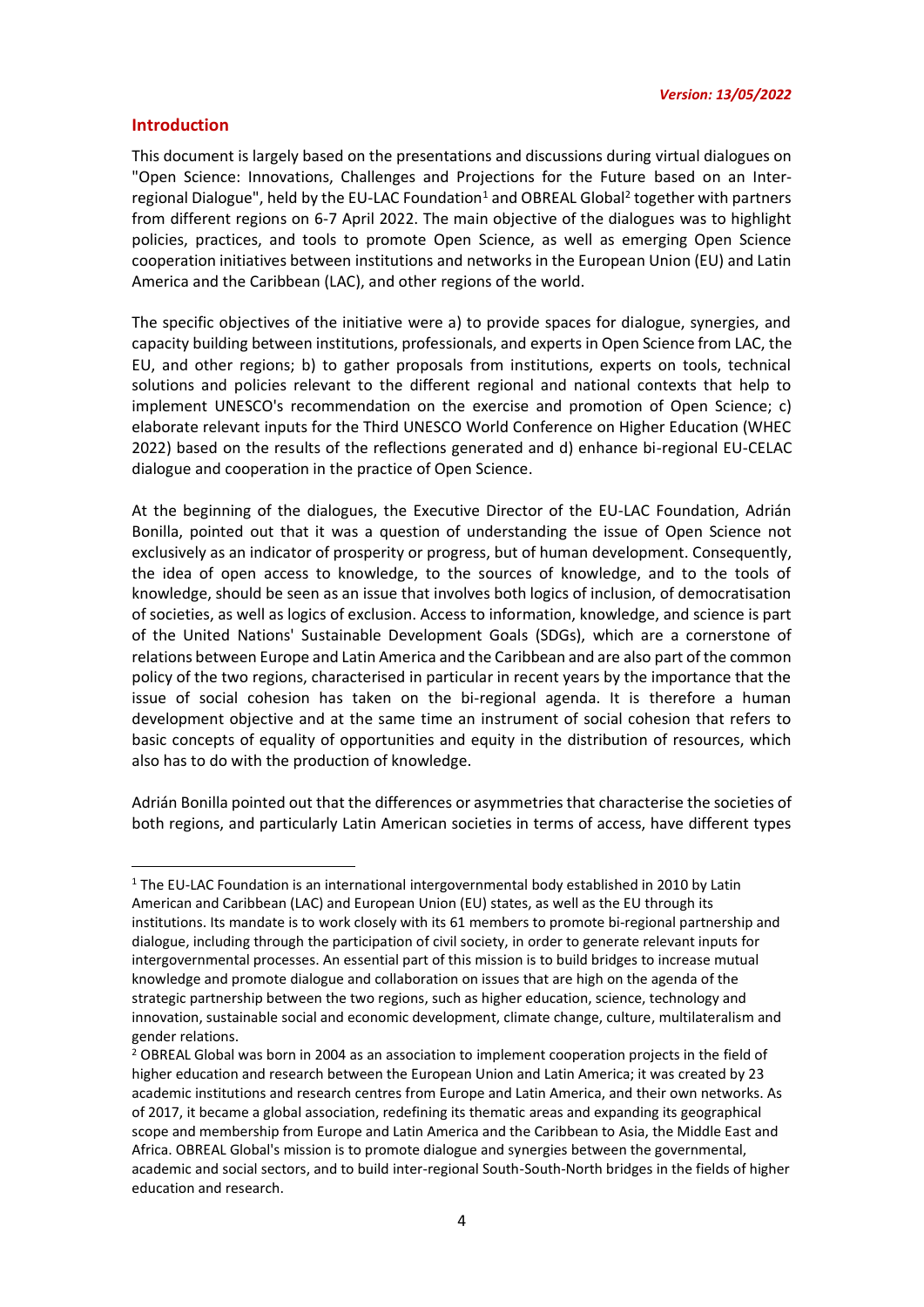of explanations: a) reasons of a structural nature related to the availability of resources, to the economy and to the way in which that economy is shaped in international economic relations; b) reasons of a systemic order that have to do with the way in which social, political and legal orders are constructed at the domestic level, but also at the global level, which in one way or another characterise the distribution of resources, including access to knowledge; c) reasons that have to do with an agency or of a cultural order, which is related to the interests of specific actors in the order of the production of knowledge. These aspects are expressed in dynamics that enunciate the logic of intellectual property and its standardisation, the determination of what is considered scientific or non-scientific, and the type of knowledge that societies eventually see as legitimate.

The UNESCO Recommendation on Open Science, adopted on 23 November 2021, defines Open Science

as an inclusive construct that combines various movements and practices aiming to make multilingual scientific knowledge openly available, accessible and reusable for everyone, to increase scientific collaborations and sharing of information for the benefits of science and society, and to open the processes of scientific knowledge creation, evaluation and communication to societal actors beyond the traditional scientific community. It comprises all scientific disciplines and aspects of scholarly practices, including basic and applied sciences, natural and social sciences and the humanities, and it builds on the following key pillars: open scientific knowledge, open science infrastructures, science communication, open engagement of societal actors and open dialogue with other knowledge systems. (UNESCO 2021, 7).

Many of the issues mentioned in the UNESCO Recommendation were addressed in the virtual dialogue, focusing on the topics of open access to scholarly publications and research data, and research evaluation. This paper aims to summarise the most important contributions to the debate. It is structured as follows: First, the most important achievements in open access to scholarly publications and research data in Latin America, the Caribbean, and Europe are presented. It also considers bi-regional EU-LAC cooperation, as well as trans-regional experiences in India and Kenya. In the following, the central challenges are discussed. Analogous to this approach, the issue of research evaluation is presented and discussed later in the text.

## **1. Open access to scientific publications and research data. Progress and achievements**

## **1.1 Latin America and the Caribbean**

While the COVID-19 pandemic has reinforced the need for open access to scientific knowledge in Latin America, the region was already one of the pioneers of the open access movement long before the pandemic began. Since the late 1990s, numerous projects have emerged in individual countries, as well as at the regional level, concerning both the creation of legal bases for open access and the establishment of platforms and other tools. Some of the most important of these regional projects are:

**SciELO**: The SciELO Network provides open access to the contents of scientific journals, organised into national and thematic collections. Each collection is managed by a nationally recognised scientific organisation. The selection of journals to be indexed or discontinued in each collection is entirely the responsibility of the management of each collection, usually with the support of a scientific advisory committee.<sup>3</sup>

<sup>3</sup> See:<https://scielo.org/en>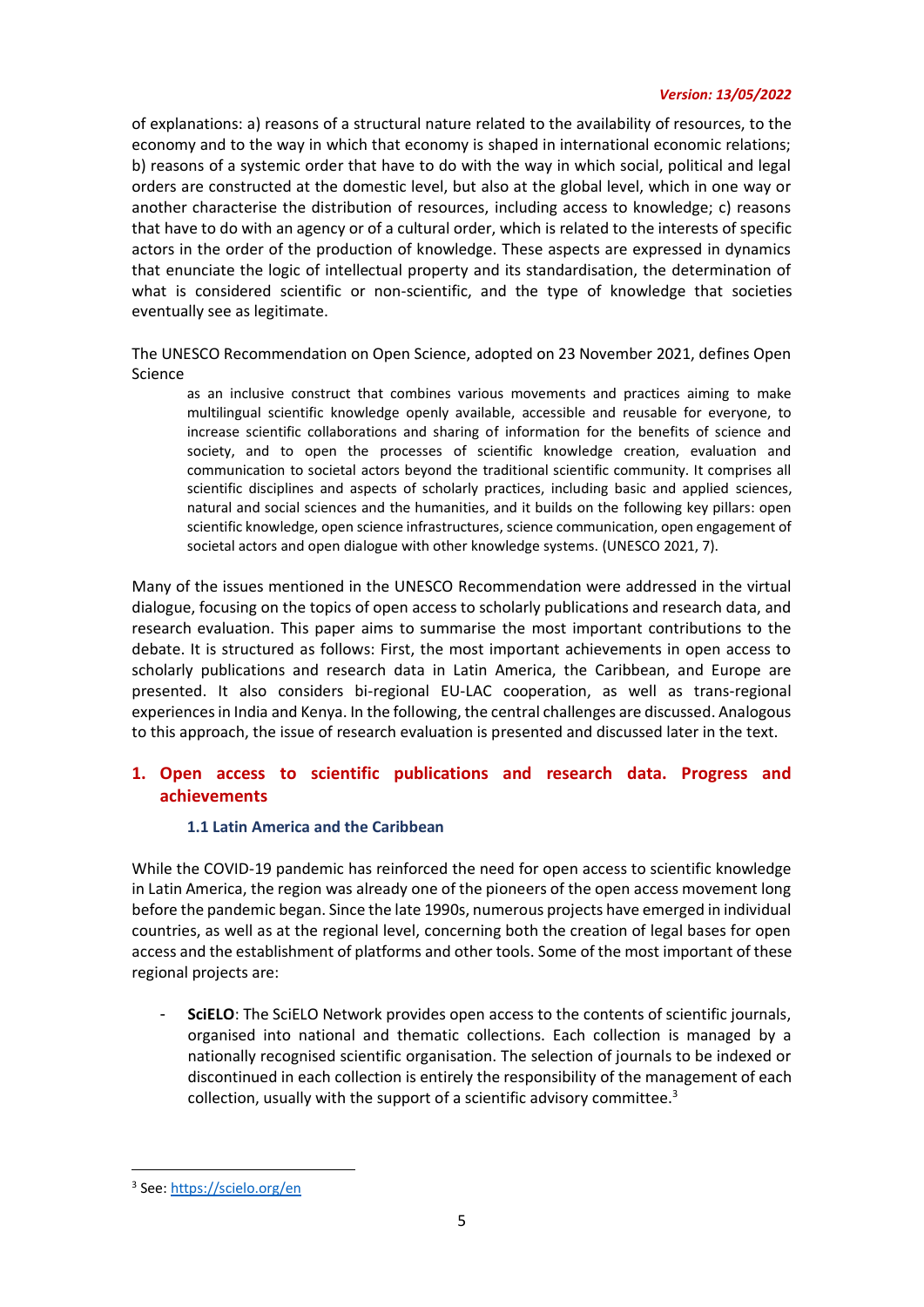- **Redalyc**: The Red de Revistas Científicas de América Latina y el Caribe, España y Portugal (Redalyc), founded in 2003, was born with the aim of giving visibility, consolidating and improving the editorial quality of Social Sciences and Humanities journals in the Latin American region. In 2006 it was opened to all areas of knowledge and included journals from the Iberian Peninsula. In 2019 it reached 1,310 journals. 4
- Latindex: The Regional Online Information System for Scientific Journals in Latin America, the Caribbean, Spain and Portugal (Latindex) is the product of the cooperation of a network of institutions that work in a coordinated manner to gather and disseminate information on scientific serials produced in Ibero-America. It became a regional cooperation network in 1997. Latindex has two information products: DIRECTORIO offers bibliographic and contacts data for all registered journals. CATALOGUE 2.0 is composed of journals that meet the highest quality standards according to Latindex methodology.<sup>5</sup>
- LA Referencia: The Federated Network of Institutional Repositories of Scientific Publications (LA Referencia), created in 2012 and based on technical and organisational agreements between public science and technology agencies of member countries, is a Latin American network of Open Access repositories. Through its services, it supports national Open Access strategies by means of a platform with interoperability standards, sharing and giving visibility to the scientific production generated in higher education and scientific research institutions. From the national nodes, scientific articles, doctoral and master's theses from more than a hundred universities and research institutions from the countries that make up LA Referencia (Argentina, Brazil, Chile, Colombia, Costa Rica, Ecuador, El Salvador, Spain, Mexico, Panama, Peru, and Uruguay) are integrated.<sup>6</sup>
- **CLACSO Virtual Library**: The CLACSO (Latin American Council of Social Sciences) Virtual Library Network is a digital repository that offers free access to more than 100,000 texts from the CLACSO network. The CLACSO-REDALYC portal offers open access and indicators for 850 journals in the social sciences and humanities in Ibero-America (350,721 articles).<sup>7</sup>
- AmeliCA: Established in 2019, it is a communication infrastructure for scholarly publishing and Open Science. It is a cooperatively sustained initiative centred on the not-for-profit publishing model to preserve the scholarly and open nature of scholarly communication. 8

The aforementioned platforms, repositories and networks have grown exponentially, reflecting, on the one hand, the clear need of Latin American researchers and institutions to share information and access knowledge that is often transmitted in commercial spaces (publishing houses, data banks, media) and thus avoid the availability of financial resources becoming a necessary condition to produce knowledge and publish academically. On the other hand, it reflects the political will of some states in the region to promote a mode of knowledge production and management-oriented toward the dissemination and public impact of science.

<sup>4</sup> See:<https://www.redalyc.org/>

<sup>5</sup> See:<https://latindex.org/latindex/>

<sup>6</sup> See:<https://www.lareferencia.info/es/>

<sup>7</sup> See:<http://biblioteca.clacso.edu.ar/>

<sup>8</sup> See: [http://amelica.org](http://amelica.org/)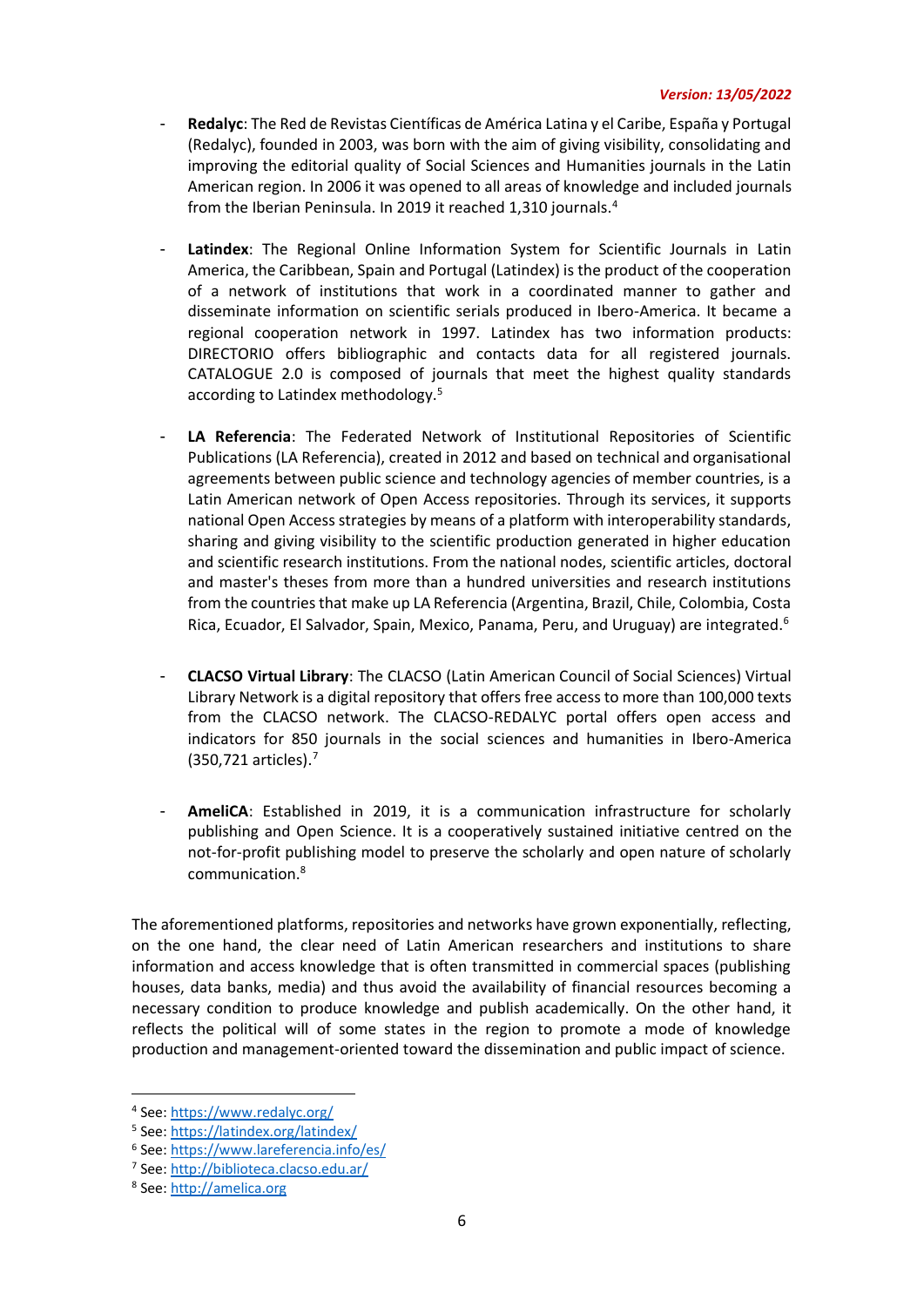One important characteristic of Latin America, as well as other world regions, is that states are the main funders of science, technology, and research. As a result, they dominate much of the scientific value chain, from paying salaries, infrastructure, and resources, managing the evaluation and generation of indicators and the promotion and development of Open Access and Open Science policies. In many countries in the region, there are national programmes that centralise and manage subscriptions to large publishers. The obligation to disseminate research results, including primary publication data, in open access through digital repositories is law in Argentina, Peru, and Mexico. In several countries, there are commissions, manifestos, and other open science and citizen science initiatives.<sup>9</sup> During the 2018 Open Science Forum Latin America and the Caribbean (CILAC Forum), the Panama Declaration on Open Science was drafted, highlighting the importance of open science in building more just and sustainable societies and offering recommendations for the implementation of tools and policies that promote Open Science.<sup>10</sup> It is worth mentioning that several Latin American countries, and especially Argentina, actively participated in the process of formulating the UNESCO Recommendation on Open Science 2021.

#### **1.2 Europe**

Compared to Latin America, open access to scientific publications is less developed in Europe so far. However, the Open Access movement has become increasingly popular in recent years. University, regional and national repositories of scientific publications have been established in many European countries. One example of this, which was presented during the virtual dialogue, is TDX (Tesis Doctorals en Xarxa), a cooperative repository that contains, in digital format, doctoral theses read in the universities of Catalonia and other autonomous communities.<sup>11</sup> The electronic thesis portal DART-Europe has been in existence since 2005. This platform provides access to almost 1.2 million electronic theses from 572 universities in 29 European countries.<sup>12</sup>

The EU has defined and currently implements its own Open Science policy. In 2018, the European Commission (EC) participated in the publication of a recommendation to member states on scientific access and preservation, recommending member states adopt such policies (European Commission 2018). The EC Directorate-General for Research and Innovation has included Open Science as part of its "2020-2024 Strategy" through eight action lines that are key to fulfilling its Open Science policy. These action lines relate, for example, to open data/FAIR (findability, accessibility, interoperability and re-usability of data), the European Open Science Cloud (a platform for storing, sharing, processing and re-using digital research objects), nextgeneration metrics and citizen science.

The EC has different roles in pushing for Open Science, for example through legislative initiatives, recommendations to member states, and also through the research and a research funding framework programme. In the current programme, Horizon Europe, which covers the period 2021-2027, with approximately 95 billion Euros in funding, it strives for an ambitious Open Science policy, with one of the main pillars being immediate open access to scientific publications via open licences and with retention of intellectual property by authors. Entities or researchers who receive European funding are held to manage their data in line with the FAIR (findable, accessible, interoperable and re-usable) principles.

<sup>9</sup> Recent overviews of the development in Open Science in Latin America can be found in Babini/Rovelli (2020), Becerril-García/Córdoba González (2021) and Borges/Sanz Casado (2021).

<sup>10</sup> See: <http://forocilac.org/declaracion-de-panama-sobre-ciencia-abierta/>

<sup>11</sup> See: <https://www.tdx.cat/>

<sup>12</sup> See: [https://www.dart-europe.org](https://www.dart-europe.org/)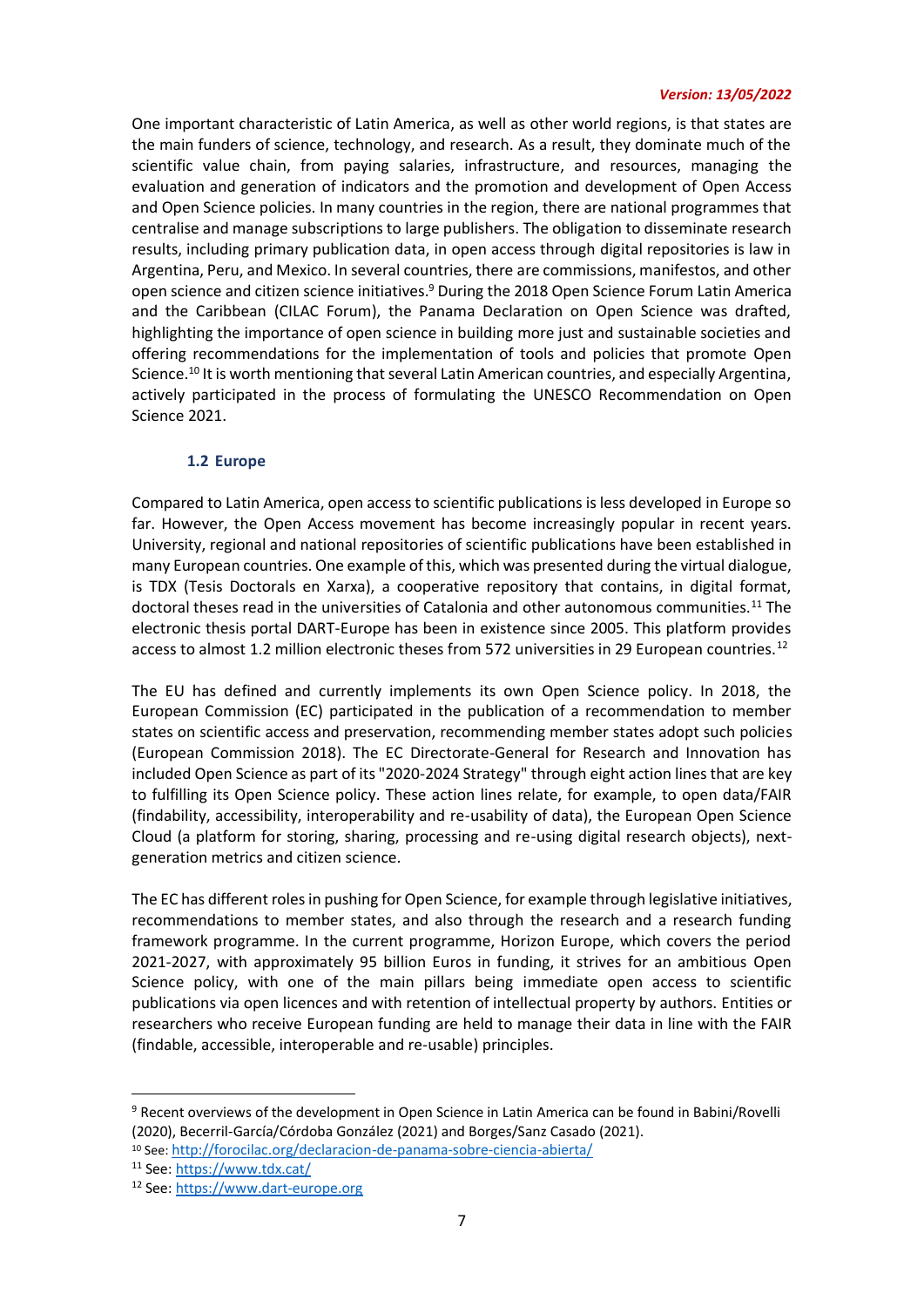Europe's main university associations have taken a position on Open Science. Analyses were produced based on the fundamental pillars of Open Science, as well as recommendations and roadmaps for universities to facilitate the transition to Open Science.<sup>13</sup> Based on the assumption that immediate free access to research results is of great importance for the progress of science and for society, and that the faster and more widely research results are received and discussed, the faster other scientists can build on them, some EU Member States and Research Councils have adopted ambitious policies in this area, facilitating the unhindered dissemination of the results, methods and products of scientific research.<sup>14</sup>

## **1.3 Bi-regional cooperation**

Both the EU and CELAC (Community of Latin American and Caribbean States) attach central importance to the scientific dimension within the respective regional integration processes and share a strong aspiration to cooperate in science at the international level. In terms of scientific cooperation between the two regions, Europe and LAC can refer to a long tradition of exchanges between individual researchers, universities and non-university research institutions. Since the mid-1980s, the degree of institutionalisation of bi-regional cooperation in the fields of science, research and innovation has steadily increased. Today it takes the form of a variety of cooperation at bi-regional, sub-regional and national levels. With the aim of developing and implementing the EU-LAC Knowledge Area, and in order to consolidate the respective biregional dialogue as well as the common cooperation approach, the Joint Initiative on Research and Innovation (JIRI) was launched in 2010. The EU-LAC Knowledge Area was redefined in 2016 as the Common Research Area, emphasising the thematic pillars researcher mobility, research infrastructures and societal challenges (Birle et al. 2020, 32ff.).

At the level of bi-regional CELAC-EU cooperation, Open Science has been assigned an important role. During the Eighth Meeting of Senior Officials on the Joint Initiative for Research and Innovation (JIRI-SOM) in 2020, the "Strategic Roadmap 2021-2023 for the implementation of the Brussels Declaration and the CELAC-EU Action Plan on Science, Technology and Innovation" was adopted; section 12 focuses on Open Science (CELAC/European Commission 2020 and 2021).

## **1.4 Cross-regional perspectives: India and Kenya**

As Krishna Ganesh, Director of the Indian Institute of Science Education and Research (IISER), made clear during one of the virtual dialogues, as a matter of policy, India strongly supports Open Science. The country's current Science, Technology and Innovation policy aims to make academic knowledge openly accessible to all. There are three main Open Access resources in India: Shodhganga, created in 2011, provides a platform for depositing doctoral theses and making them available to the entire academic community in open access.<sup>15</sup> The National Digital Library of India (NDLI) is a virtual repository of learning resources that provides a range of

<sup>13</sup> See, among others[: https://eua.eu/issues/21:open-science.html](https://eua.eu/issues/21:open-science.html) and

[https://www.leru.org/publications/open-science-and-its-role-in-universities-a-roadmap-for-cultural](https://www.leru.org/publications/open-science-and-its-role-in-universities-a-roadmap-for-cultural-change)[change](https://www.leru.org/publications/open-science-and-its-role-in-universities-a-roadmap-for-cultural-change)

<sup>&</sup>lt;sup>14</sup> See, for example: [https://www.openscience.nl/en/national-platform-open-science/national-plan](https://www.openscience.nl/en/national-platform-open-science/national-plan-open-science)[open-science,](https://www.openscience.nl/en/national-platform-open-science/national-plan-open-science) [https://www.bmbf.de/bmbf/de/forschung/digitale-wirtschaft-und-gesellschaft/open](https://www.bmbf.de/bmbf/de/forschung/digitale-wirtschaft-und-gesellschaft/open-access/open-access_node)[access/open-access\\_node,](https://www.bmbf.de/bmbf/de/forschung/digitale-wirtschaft-und-gesellschaft/open-access/open-access_node) [https://www.wissenschaftsrat.de/download/2022/9477-](https://www.wissenschaftsrat.de/download/2022/9477-22.pdf?__blob=publicationFile&v=12)

<sup>22.</sup>pdf? blob=publicationFile&v=12 and [https://www.ouvrirlascience.fr/second-national-plan-for](https://www.ouvrirlascience.fr/second-national-plan-for-open-science/)[open-science/](https://www.ouvrirlascience.fr/second-national-plan-for-open-science/)

<sup>15</sup> See: <https://shodhganga.inflibnet.ac.in/>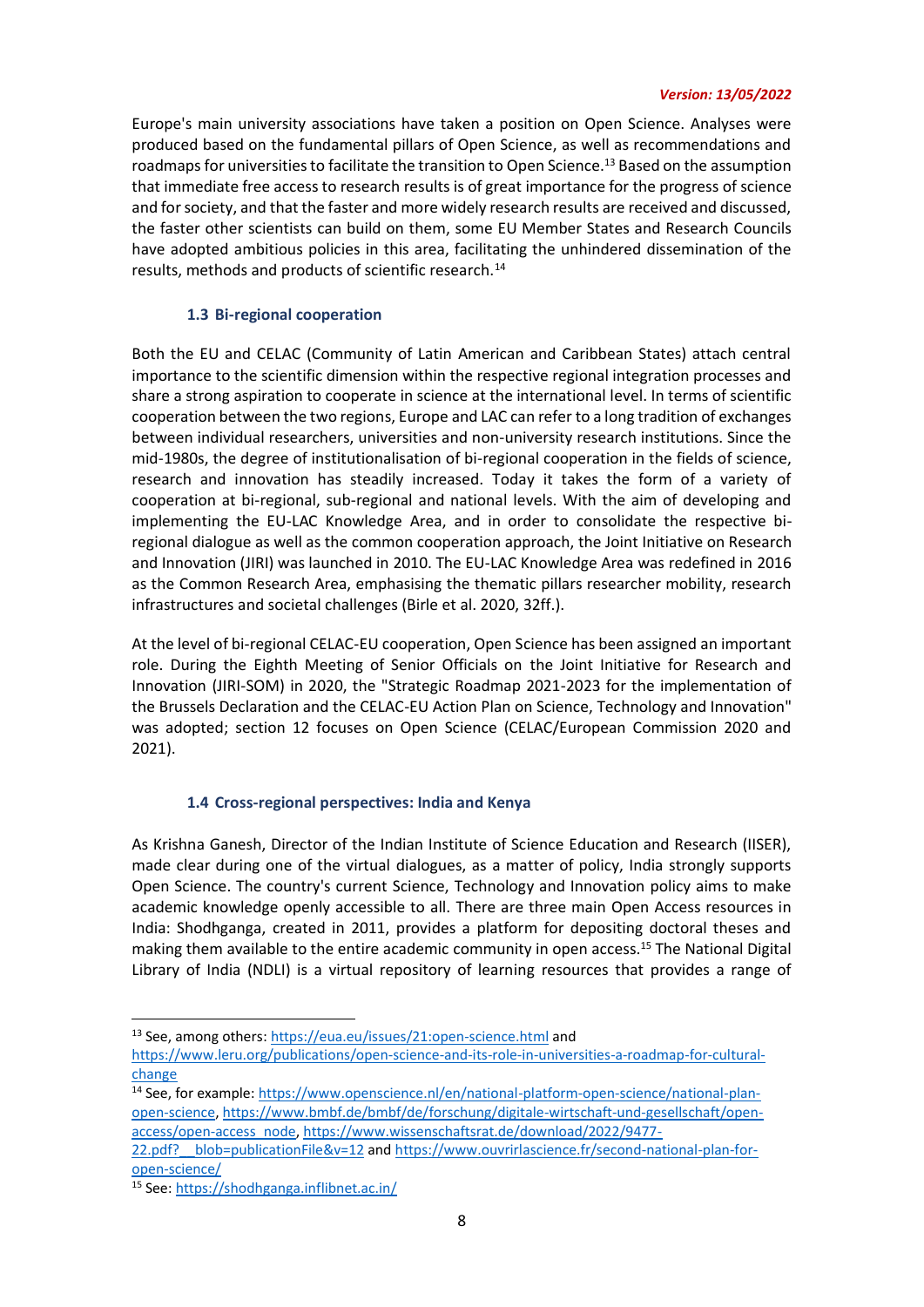services for the learner community.<sup>16</sup> The third repository is called Science Central. This is a nationwide institutional repository hosting service.<sup>17</sup> A major Open Access initiative of the Indian government is the "One nation one subscription" scheme. The formula states that the Indian government negotiates with journal publishers for a single subscription scheme where, in return for a centrally negotiated payment, all individuals in India will have access to journal articles.

Joy Owango, Executive Director, Communication Training Centre, University of Nairobi, Kenya, reported on the AfricArXiv repository, a community-led digital archive for African research, which is working to build an African-owned open scholarly repository. It is a knowledge pool of African scholarly works to catalyse an "African Renaissance". AfricArXiv partners with established academic repository services to provide a platform for African scientists from any discipline to present their research results and connect with other researchers on the African continent and around the world.<sup>18</sup> An overview of existing digital repositories in Africa can be found on the website of the International African Institute.<sup>19</sup>

## <span id="page-8-0"></span>**2. Challenges and concerns**

## **2.1 Latin America and the Caribbean**

Despite the many achievements over the past two decades, participants in the virtual dialogue also highlighted that many challenges remain in relation to the topic of Open Science. Karina Pombo, National Director of Science Policy Promotion at the Ministry of Science, Technology and Innovation of Argentina, pointed out that in its international discussion process, before and after its adoption by UNESCO, the Recommendation on Open Science echoed the historical inequalities affecting universal access to the benefits of science. According to Pombo, the effects of the pandemic, economic inequalities, geopolitical diatribes, and the thirst for profit have conditioned each society's possibilities for resilience. For this reason, one of the main concerns raised in Open Science discussions is the gap between technologically advanced countries and poorer countries with precarious digital infrastructure. In this context, the unilateral growth of Open Science platforms in dominant countries would not only increase inequalities in access to science, but would also enable different forms of extraction and commercialisation of data from the periphery.

According to Pombo, one of the most palpable tensions of the transition to Open Access recently assimilated in Europe is the communications that are rapidly changing a business model that charges authors. These trends promoted by large European publishers will deepen inequalities with researchers working in institutions that cannot afford such payments. Alongside these risks of asymmetries, another central concern for Open Science relates to biblio-diversity and multilingualism. An Open Science driven by the mainstream circuit and striving for commodification may reduce the interculturality of science and cement the use of English as a code of interoperability.

It is therefore essential to stimulate the diversity of formats and media, including books, typically more developed by the social and human sciences, while supporting models of non-profit, community-managed publishing. In the same vein, it is urgent to preserve multilingualism, both in the practice of science and in scholarly communications. Latin America has collaborative

<sup>16</sup> See:<https://ndl.iitkgp.ac.in/>

<sup>17</sup> See:<http://sciencecentral.in/>

<sup>18</sup> See:<https://info.africarxiv.org/>

<sup>19</sup> See:<https://www.internationalafricaninstitute.org/repositories>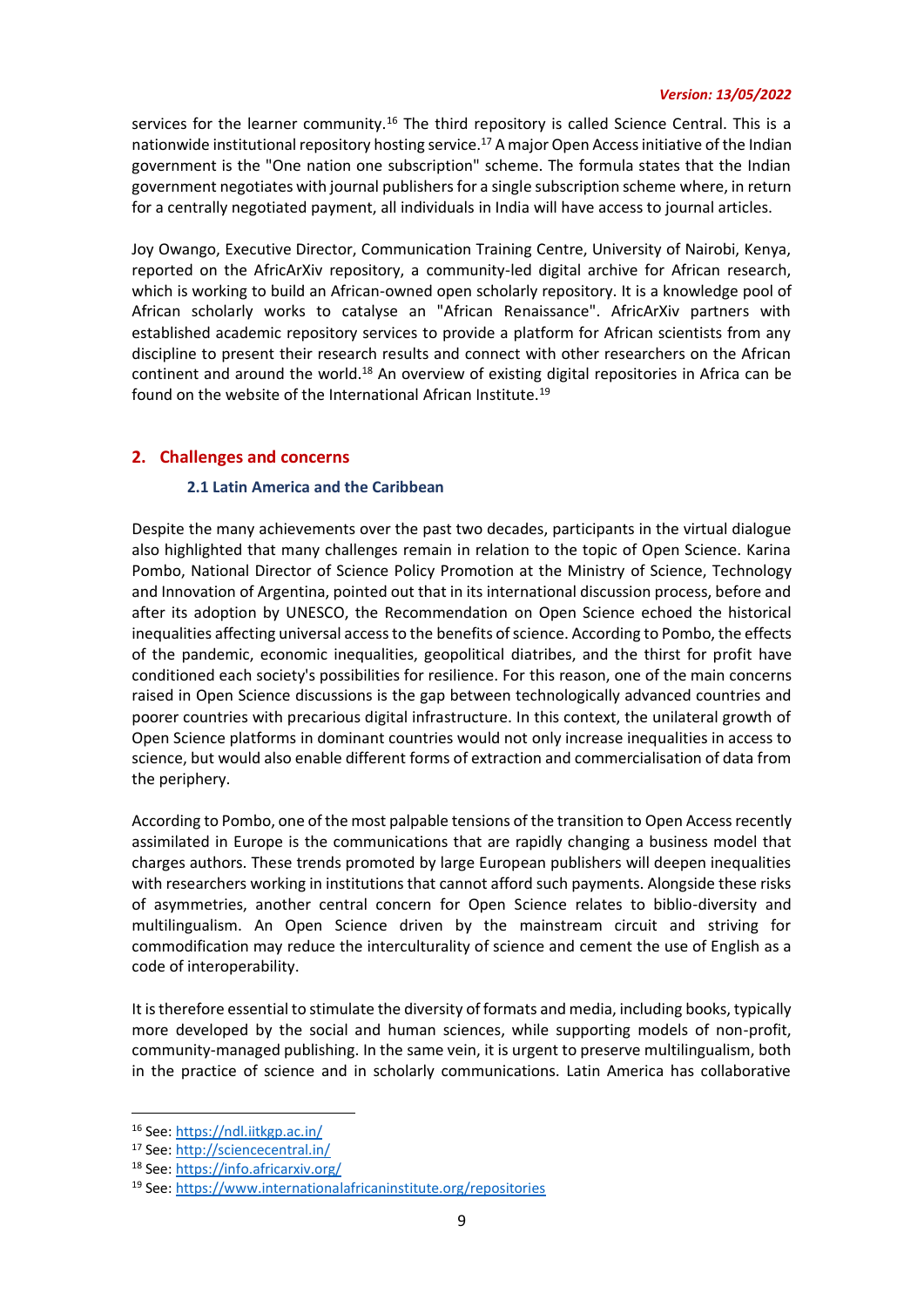public domain infrastructures and thousands of diamond-access scientific journals, i.e. those that do not charge for reading or publishing. A pending task thus consists of finding ways of integrating information systems to enhance their visibility, while preserving the specificity and needs of each academic community and institution.

In this context, Dominique Babini, Open Science Advisor to the Latin American Council of Social Sciences (CLACSO), pointed out that the contents of Open Access journals and repositories in Latin America and the Caribbean are practically invisible in the evaluation processes, while what is published in English and in the so-called mainstream is being overvalued. Therefore, a major challenge for the region is to adapt the evaluation processes to the requirements of Open Science. Another challenge is to make openly available Latin American research results more visible at the global level and to improve their perception by the international research community.

Babini stressed that Open Science principles also play an important role in the context of debates on the Sustainable Development Goals. According to her, there is not even one of these goals that does not have to do with local knowledge generated in context: Access to water, securing the food chain to achieve food security, - any issue related to the SDGs requires both local knowledge and international knowledge. Local knowledge should not be rendered invisible as a consequence of prioritising what is published in English and in the mainstream. While what is published in English in the mainstream is indispensable, it is also indispensable to be aware of local knowledge disseminated and generated in open access and open science platforms at the local level.

The lack of resources, or at least the scarcity of resources, is another challenge to fully implement Open Science in Latin America. According to Óscar Dominguez, President of the Latin American and Caribbean Space for Higher Education (ENLACES), in many Latin American countries less than 1% of GDP is allocated to science and research, despite UNESCO's recommendation that at least 1% of GDP should be allocated to Open Science alone. Despite good intentions and policy approaches, there is often not enough money to implement them.

Domínguez also pointed out that in the region different ideas exist on how to deal with large international publishers. While the more radical currents want to break completely with these publishers in order to break the chains of dependency, others see that cutting-edge research is threatened by this approach. Therefore, a compromise must be found that allows for a realistic transition from commercial stakes in access to information to Open Science.

Lautaro Matas, Executive Secretary of LA Referencia, pointed out that there is still a long way to go in Latin America, especially regarding the availability of research data. The region does not dispose of an institution like the European Commission able to fund projects like OpenAIRE *<sup>20</sup>* or the Open Science Cloud*<sup>21</sup>* in Europe. But this is precisely what needs to be built, with dialogue from governments, agreements, and jointly funding regional public goods to sustain the necessary infrastructure, training, and cultural changes in the research community, so that they not only share data but learn how to use research data.

Other challenges raised by participants in the virtual dialogue include a) the need for training and capacity building in science and technology agencies and universities; b) raising awareness of the importance of open access and open science; c) increasing knowledge of national laws

<sup>20</sup> See:<https://www.openaire.eu/>

<sup>&</sup>lt;sup>21</sup> See: [https://ec.europa.eu/info/research-and-innovation/strategy/strategy-2020-2024/our-digital](https://ec.europa.eu/info/research-and-innovation/strategy/strategy-2020-2024/our-digital-future/open-science/european-open-science-cloud-eosc_en)[future/open-science/european-open-science-cloud-eosc\\_en](https://ec.europa.eu/info/research-and-innovation/strategy/strategy-2020-2024/our-digital-future/open-science/european-open-science-cloud-eosc_en)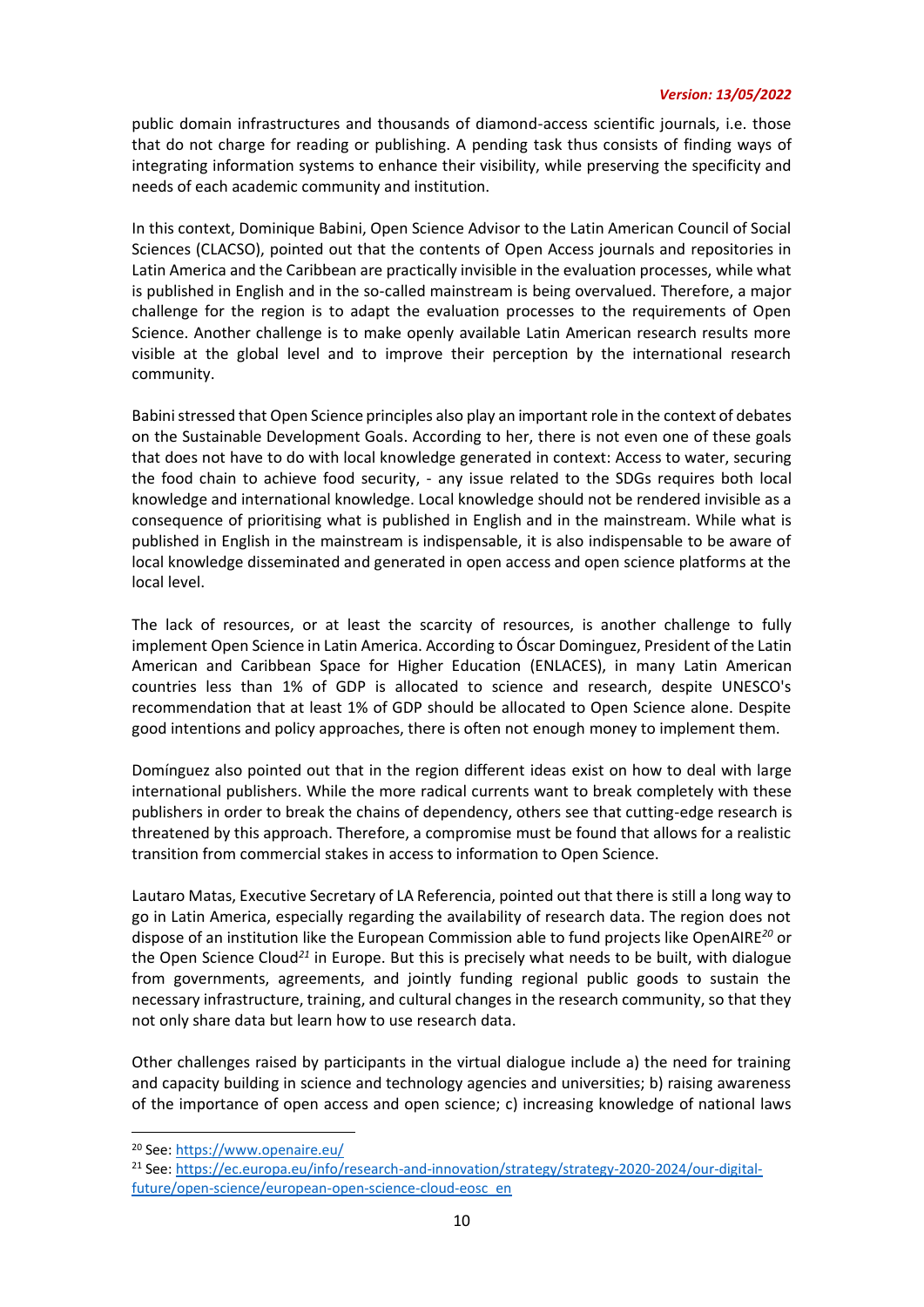and institutional mandates; d) improving national and regional institutional infrastructures for repositories, data release schemes, data management, collaborative working platforms and persistent identifiers; and e) working with thematic repositories.

### **2.2 Europe**

Ms Alea López de San Román, Policy Officer at the Open Science Unit of the European Commission's Directorate-General for Research and Innovation, stressed that the EU supports Open Science, among other things because it is expected to help overcome some of the problems and shortcomings of the current scientific system. These include hyper-authorship (many authors behind a scientific publication), pressure to publish, pressure on researchers for funding, sometimes low-quality, non-reproducible science whose methods are not scrutinised, the existence of a concentrated market for scientific publications with a vertical interplay of services that often falls into commercial hands, combined with the low bargaining power of researchers.

Despite some progress in the development and provision of Open Science tools, a key challenge is to further promote Open Science practices and culture. To be effective, Open Science requires the coordinated action of both funders and the identities that carry out knowledge management and production, of researchers, and of all the different actors in the research system, not only in local, national, European, but also international level. All participants in the virtual dialogues agreed on the point that Open Science would not be able to unfold its potential without a fundamental reform of the scientific evaluation systems.

Paul Ayris, Co-President of the INFO Community of the League of European Research Universities (LERU), pointed out that while many scientists are in favour of the principle of Open Science, they consider the implementation of the respective policies in Europe so far to be too bureaucratic. Scientists wanted to have more control over their own work than was offered in the course of Open Science. For Open Science to become the norm in the future, scientists should be rewarded and incentivised for complying with Open Science principles.

Ignasi Labastida, Chair of LERU's Information Policy and Open Access Group, drew attention to the fact that not all data can be open without any restrictions. What is needed is a sound management of data so that they can be re-used even under more restricted rules of access. For this to happen, universities and public policies must support researchers in making this change.

Ramón Torrent, President of OBREAL Global, pointed out a blind spot in the debates on Open Science: patents. He recalled the global disputes over patents on COVID 19 vaccines. Limiting the scope of Open Science towards academic publications is understandable, but this avoids an important, less visible challenge. Alea López de San Román agreed with this point. According to her, it is very important in all discussions on Open Science to consider intellectual property, the role it plays in enabling or hindering Open Science and in empowering researchers and research institutions. Intellectual property and Open Science do not stand in opposition to one another, but it is very important to have proper management of intellectual property rights (including patents) and an appropriate legislative framework for research.<sup>22</sup>

<sup>&</sup>lt;sup>22</sup> On this issue, see also CEDEPI (2018); European Commission (2022).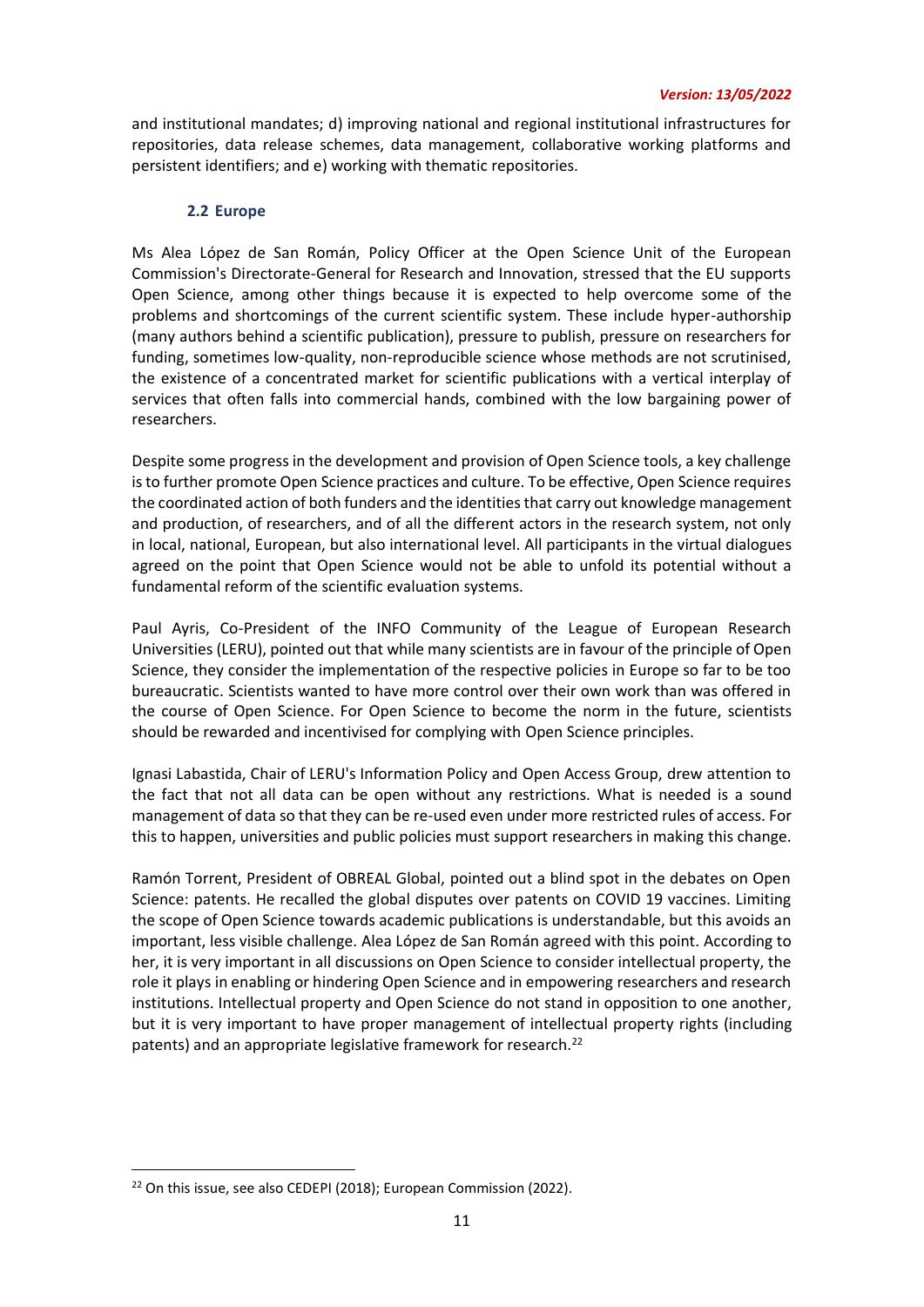#### **2.3 India and Kenya**

Krishna Ganesh pointed out that while advances in information technology have led to exponential growth in the scientific literature, the costs of electronic journals have risen rapidly. Only a few institutions in the world have access to all the journals they want. Many institutions are deprived of unrestricted access to scientific knowledge because they cannot afford it. According to Ganesh, a sustainable open access policy should provide researchers not only with access to high-quality peer-reviewed research publications but also with the opportunity to contribute to these publications. India's central government spends only one percent of the country's GDP on research, but it has about 900 universities and other institutions of higher learning. This is not enough. Open access is an essential need.

Depositing journal articles, along with research data, in public repositories creates problems. So far, many researchers and research managers in institutes and universities are not well informed about the legal issues. They know neither about copyright nor about the duty to share their research results immediately. Moreover, up to now, monitoring committees in universities and institutes rate publications according to the journal's impact factor. It is well known that many open access journals do not have a high impact factor. This results in many scientists not publishing articles in open access journals. Of the 2.2 million Indian publications indexed in Scopus, only 0.3 million publications are published in Open Access journals. India's contribution to Open Access journals is, therefore, very modest.

Despite efforts by government agencies and institutions to compel researchers to adopt Open Access publishing, its uptake remains quite low among Indian researchers. One reason is that high author fees, which are disproportionately high for a country like India with high exchange rates, make it difficult for scientists to publish in quality open access journals. Funding agencies in India still do not provide financial assistance to authors for payment of article processing charges, despite the mandate that research be deposited in open access repositories. In summary, it can be said that the concepts of Open Science must be carried through from project funding and knowledge production to dissemination, affordability and associability to open education.

Ganesh pointed out another issue that he sees as a major challenge: quality control of knowledge production and data quality. He fears that if there is insufficient quality control in the context of Open Science strategies, a lot of low-quality information could circulate freely. This is not only useless but also leads to the generation of other low-quality results. In a country like India, and in Latin America, Africa, and South Asian countries, where researchers cannot afford subscription models, according to Ganesh, Open Science, Open Access is most desirable, but both funding for researchers and issues of quality and data availability are major challenges.

For Kenya and Africa as a whole, Joy Owango stressed above all the need for greater research sovereignty. Unfortunately, government involvement in Open Science is not as active as one would like. Fundamentally, Open Science is of great importance to Africa and the Global South as a whole and brings great benefits.

## <span id="page-11-0"></span>**3. The evaluation of research and Open Science practices**

## **3.1 Latin America and the Caribbean**

Marina Larrea, National Directorate of International Cooperation, Ministry of Education, Argentina, highlighted the need of a Latin American voice in the context of this issue, which is a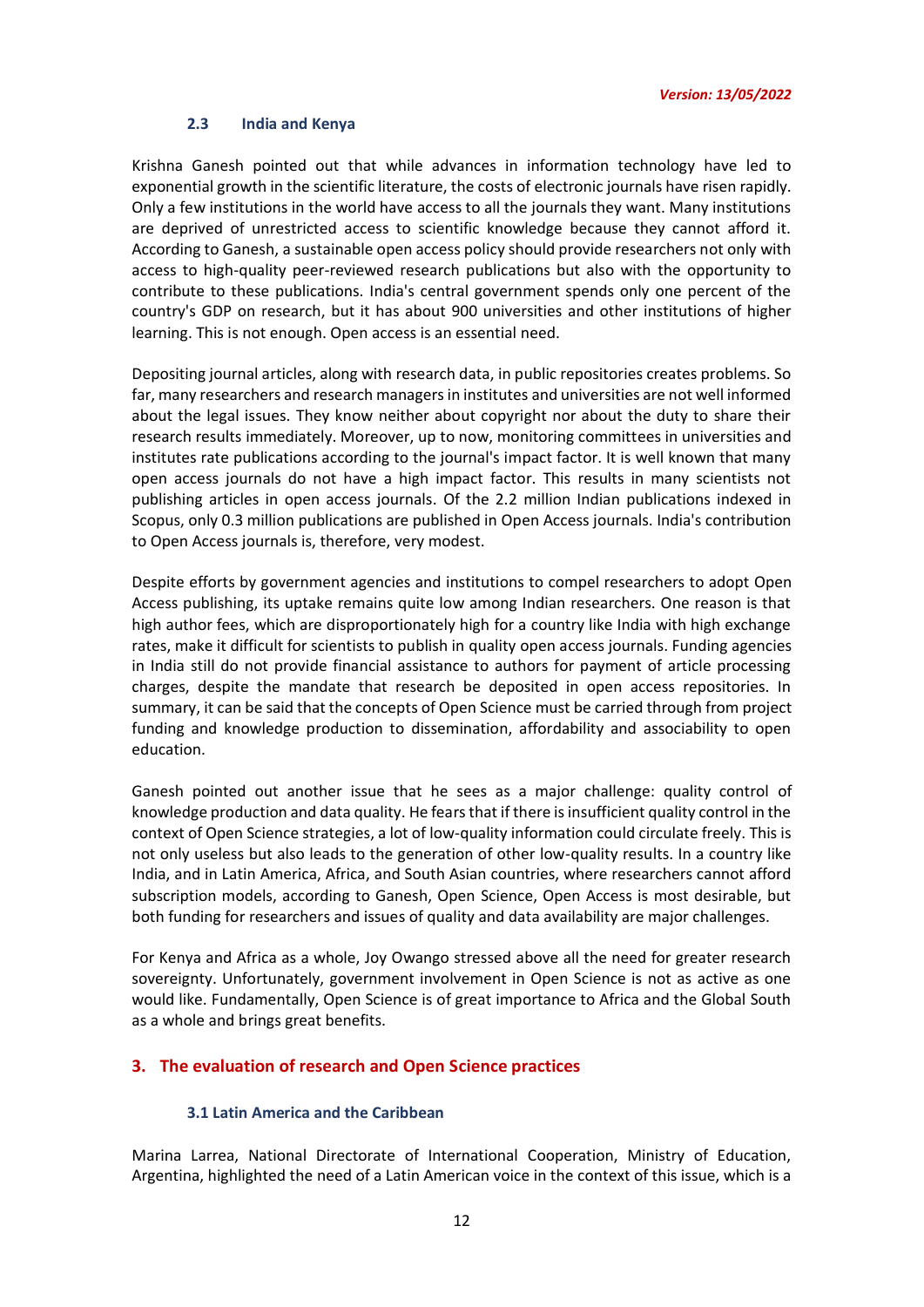task for both governments and universities in Latin America. Larrea also spoke of the etymological challenge of not thinking of Open Science only in terms of open access, but of decolonising one's own minds and talking about Open Production. According to her, we must move towards a different spirit towards science, with much more openness and generosity from the beginning, not restricting those who approach the scientific-technological system to the standards, which then lead to each person taking care only of their own production, their own fifth, their own database, and not allowing for its multiplication.

Bianca Amaro, President of LA Referencia, pointed out that there is a working group that is discussing new forms of evaluation that take into account the actions carried out by Open Science. A summary of all the respective national policies is being drawn up, and on this basis, a proposal will be made that can then be used by all the countries that are part of the Reference. Amaro affirmed that what is being undertaken in Europe is very important because in Latin America and the Caribbean the European evaluation model is more or less used, although the region does not have the same conditions for investment in science and technology as Europe. There is an urgent need to create an evaluation model that takes into account Latin American realities. A look at other regions of the global South, for example, Africa, is also useful in this context.

Laura Rovelli, Coordinator of the Latin American Forum for Scientific Evaluation of the Latin American Council of Social Sciences (FOLEC/CLACSO), reported on the diagnostic documents, proposals and evaluative policy tools developed by FOLEC to promote and support reform processes and new academic evaluation practices in the region. The guiding principle is oriented by the concept that the main goal of academic evaluation is the development of a quality science with social relevance, open, collaborative and participatory and inclusive of the plurality of current approaches; through a situated evaluation, qualitative and quantitative, I understand scientific knowledge as a collective construction.

With respect to the evaluation of researchers' merits, FOLEC promotes that the information systems of public Science and Technology organisations, as well as research funding agencies, reflect the diversity of the trajectory of people who carry out teaching, research, extension, liaison and social intervention, as well as the complete scientific production of each researcher, university and/or research centre and country, respecting the diversity of institutional and disciplinary cultures and their diverse communication formats. In addition, it is recommended that some international trends and institutional practices related to more holistic evaluative practices that include qualitative methodologies, such as the curriculum or narrative selfevaluation or descriptive portfolios, be taken up.

FOLEC considers it very important to ensure the inclusion of under-represented groups in scientific ecosystems (for example, the representation of women in evaluation bodies and processes, in minimum parity and in research priorities and themes) and of early career researchers, among others. It also points out the need to revalue the evaluation of the collaboration and/or participation of researchers in the processes of production and circulation of knowledge. To this end, evaluation processes must be transparent and participatory, not only for the scientific community but also for citizens, including social and community representatives in their development if appropriate and pertinent.

Rovelli also referred to FOLEC's proposals in relation to indexing and knowledge production. FOLEC promotes a review of evaluation policies based on incentives for publication with impact factor because they affect the local autonomy of agendas while discouraging Open Access practices and research processes in interaction with society. This implies the adoption of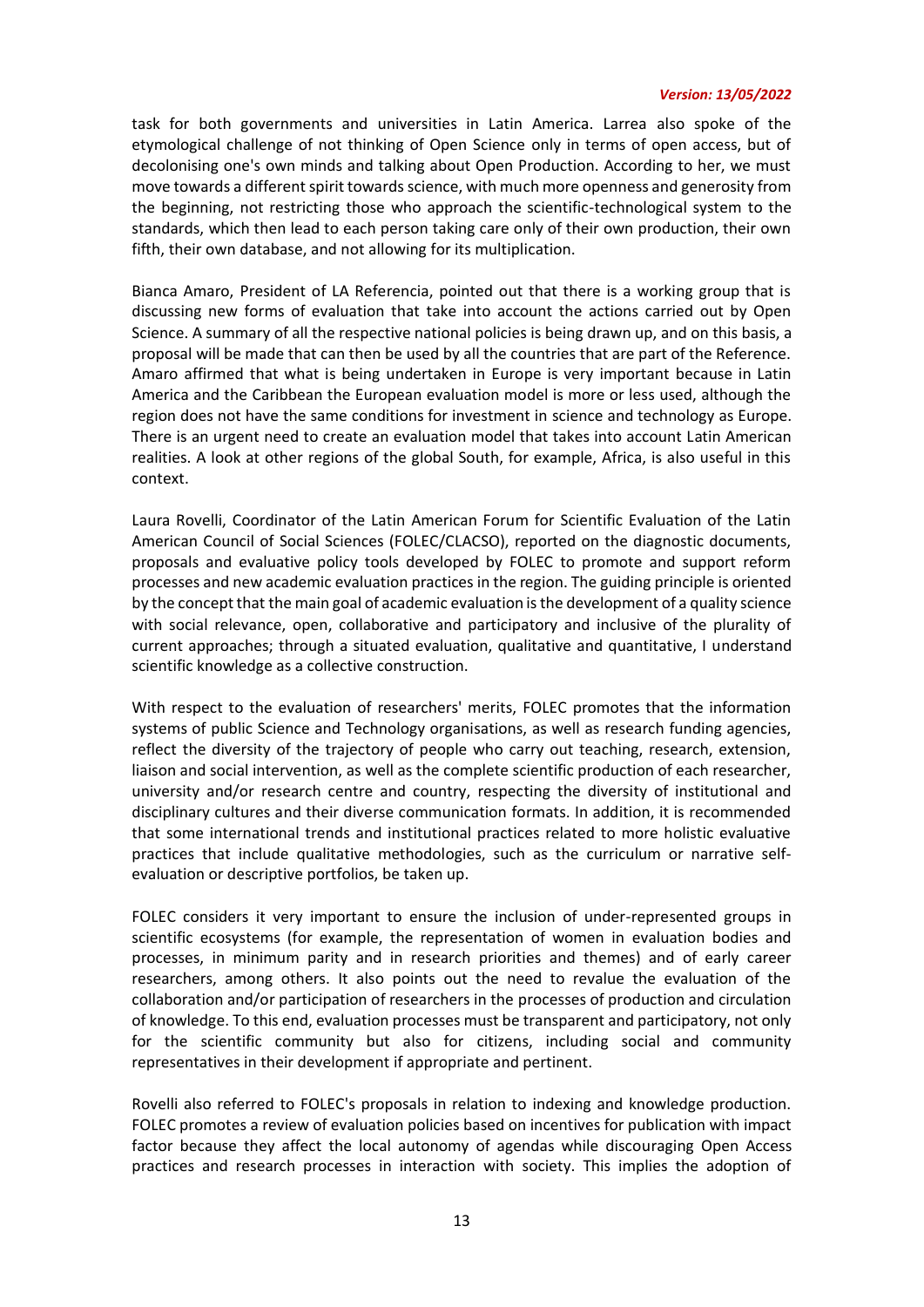scientific production models that favour Open Access publication and the construction of open evaluation indicators, taking advantage of and strengthening the capacities installed in Latin America and the Caribbean. It also considers it important to redefine the notion of "impact" of scientific research, orienting it towards the social relevance of knowledge, with specific definitions for the social sciences, humanities and arts, which produce crucial contributions for any democratic society that values diverse cultures, multiple knowledge and interdisciplinary dialogues, seeking to recognize the knowledge of indigenous and Afro-descendant peoples in the region. Furthermore, it is vitally important to promote biblio-diversity and defend multilingualism. Writing in English does not confer merit per se over publications in other languages. Multilingualism favours the development of socially relevant research and contributes to sustaining cultural diversity.

Daniel Antenucci, CONICET / University of Mar del Plata, Argentina, stressed that open access and Open Science are two completely different concepts. Since 2013, Argentina has had a law that obliges all scientific institutions to maintain repositories. However, evaluation practices have changed little. They still rely on the impact index, the h-index, and not on the new metrics developed in the context of Open Science. This shows that there is a political will to democratise the system, to evaluate in terms of Open Science, but the inertia of the system means that not much has changed yet.

## **3.2 Europe**

<span id="page-13-0"></span>Jean-Emmanuel Faure, Open Science Unit, Directorate-General for Research and Innovation, European Commission, explained the main EU policies related to research evaluation and Open Science practices. This includes firstly the EC Recommendation on access to and preservation of scientific information, first developed in 2012 and revised in 2018 (European Commission 2018). In 2018, the recommendation also focused on rewarding the practice of Open Science, rewarding the culture of collaboration and rewarding the culture of knowledge and data sharing, crucial requirements to enable the mainstreaming of Open Science.

Subsequently, the Commission's Communication on a new European Research Area (ERA) for Research and Innovation of September 2020 included improving research evaluation systems as a priority, moving away from reliance on the number of publications and where they are published.<sup>23</sup> The communication also identifies other priorities related to Open Science: firstly the development of a European Open Science Cloud as a fair data network; an Open Access publication platform for the beneficiaries of Horizon 2020 and Horizon Europe, i.e. the beneficiaries of the EU Research and Innovation Framework Programme. Such a platform, called ORE (Open Research Europe), was launched in 2021.

More recently, the European Council's conclusions on research careers have invited the Commission to work with stakeholders to reform research evaluation. In November 2021, the Council adopted the Pact for Research and Innovation in Europe. The conclusions include an ERA Agenda 2022-2024 with priority actions related to research evaluation and Open Science. One action aims to reform the evaluation systems of research, researchers and research institutions to improve their quality, enhance their performance and improve their impact. Another action aims to enable open knowledge sharing.

Tools to strengthen Open Science practices include funding conditions under the Horizon Europe programme. The quality of Open Science practices is part of the criterion of excellence for

<sup>&</sup>lt;sup>23</sup> See: [https://ec.europa.eu/commission/presscorner/detail/en/ip\\_20\\_1749](https://ec.europa.eu/commission/presscorner/detail/en/ip_20_1749)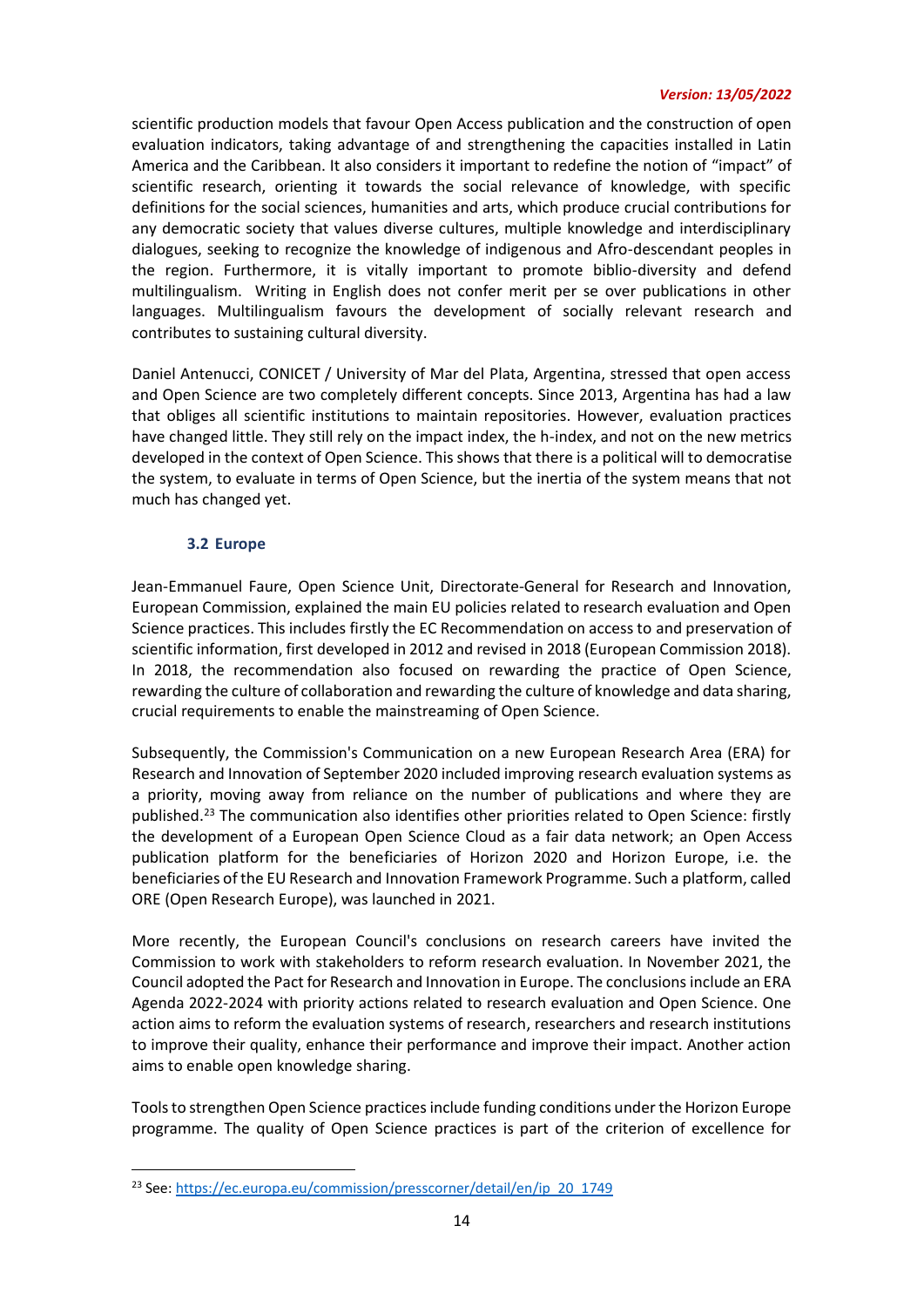evaluating research proposals. Publications and other outputs are evaluated on the basis of qualitative assessment, not journal impact factor. Open Science practices were integrated throughout the programme.

In 2021, the EC conducted a broad stakeholder consultation on how to move forward in improving research assessments. Several points of convergence could be identified. First, as a primary objective, research evaluation should contribute to a healthy research process. It should increase the quality, performance and impact of research, in particular the societal impact, while fostering trust in science. The consultation also stressed that evaluation should promote qualitative judgement with peer review, supported by the responsible use of quantitative indicators. It should take into account the diversity of research outputs, including not only publications, but also data, software, protocols, etc. It should also value the diversity of research tasks. It should also value the diversity of researchers' tasks, such as training, mentoring, leadership. It should reward teamwork, collaboration, and support different researcher profiles and career paths. It should also take into account the quality of research practices, including rewarding open collaboration and the sharing of knowledge and data at an early stage.

To stimulate and accelerate reforms, the EC is now facilitating the creation of a coalition of research organisations willing to reform the research evaluation system. Jean-Emmanuel Faure explicitly underlined that the changes needed are both systemic and cultural. It is therefore very important that all stakeholders work together and share ownership of the initiative. Coalition members are expected to agree on principles, but also on commitments to action, so the outcome should not be just another declaration, but a contribution to the implementation of the necessary changes. Mutual learning among members will be a very important component of the initiative. It will help to design, pilot and implement assessment criteria and processes according to the agreed principles. The initiative will remain open to new signatories and, very importantly, to entities outside Europe, because any reform changes in Europe must be made in coherence with the rest of the world.

Rainer Lange, Head of the Research Policy Department of the German Council for Science and Humanities (Wissenschaftsrat), spoke about the consequences of new forms of evaluation for evaluators. As important as the change pushed for example by the EC is, it also means that the data for evaluation processes are becoming more complex and heterogeneous, more difficult to evaluate. Increasingly, evaluators are observed to make more or less autonomous use of quantitative indicators. To counteract this and to prevent evaluators from falling back on outdated evaluation criteria in the face of time constraints, common evaluation standards need to be developed to address the related problems, so that not everyone does what he or she wants. Moreover, as data collection and sharing and data analysis by algorithmic means become increasingly common and central to science and its impact on society, 'digital and data literacy' needs to be built within and outside science.

A similar assessment was articulated by Pastora Martínez Samper, Vice President for Globalisation and Cooperation at the Universitat Oberta de Catalunya (UOC). Although many evaluators are already on board the Open Science train, in practice it is not so easy. Fortunately, there are concrete proposals to change this trend. There are proposals from Dutch universities (Universiteiten van Nederland 2020) and Norwegian universities (Universities Norway 2021). The European University Association has also carried out studies (European University Association 2021b, 2021c). The UOC is now trying not to rely too much on standard bibliometrics in its evaluation processes. It relies more on narrative curricula, for example. But this also requires a lot of care. We have to explain to scientists how to prepare these narrative CVs so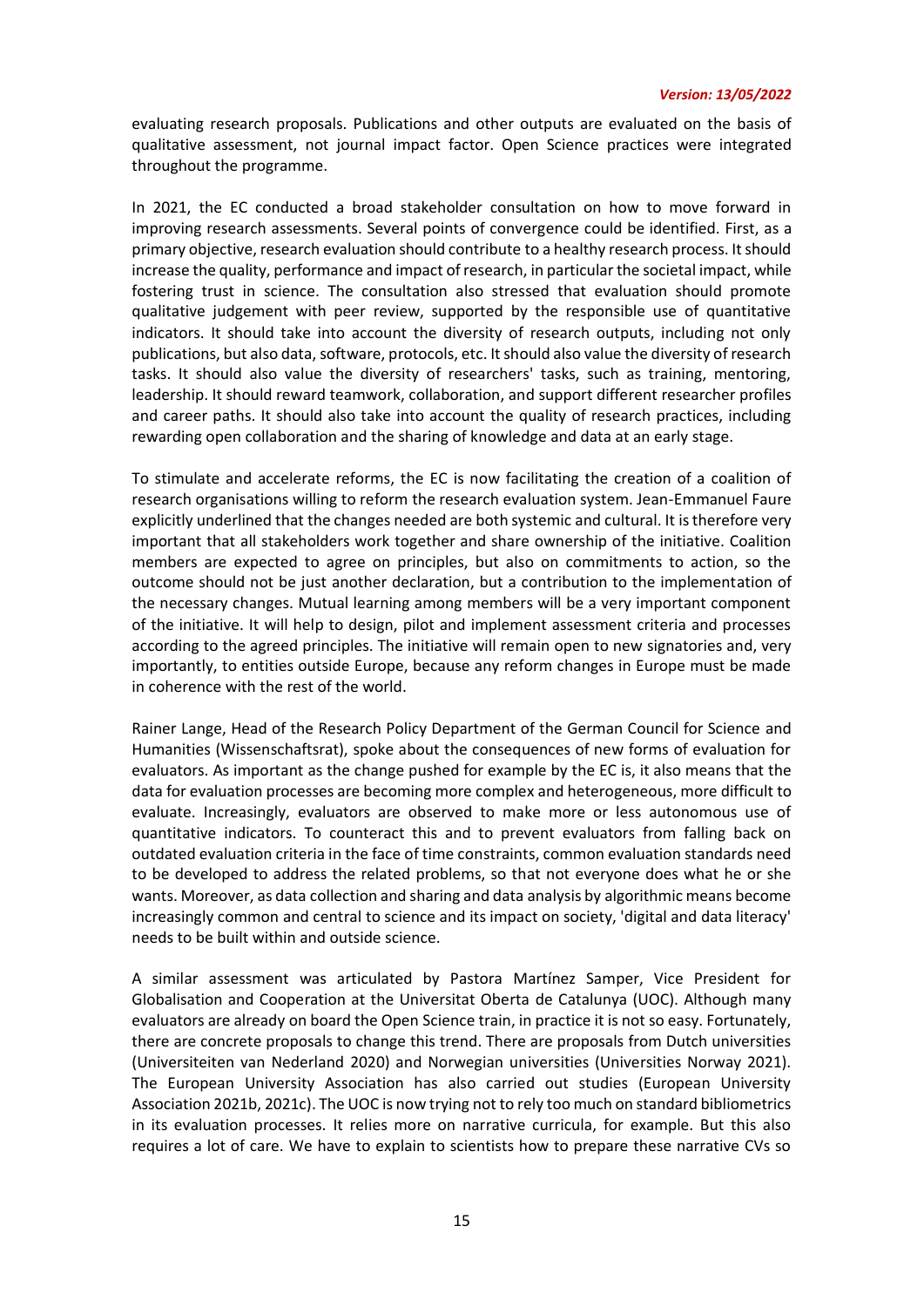that they don't go away. We also have to accompany the reviewers, so that they don't go for what they are used to, such as the impact factor.

Bert Overlaet, Chair of the Human Resources and Research Careers Policy Group of the League of European Research Universities (LERU), referred to a recently published paper on research evaluation (Overlaet 2022). The study basically deals with the question of how research evaluation is carried out today and where it wants to go. A key aspect is to get rid of the obsession in science with past performance. While it is interesting to know what kind of publications candidates have published in the past, there is much more you want to know about them. In some universities, there are experiences with narrative curricula for more than ten years. In the past, the question was asked about their most important publications. Now you ask what are the most important achievements, because it can be all sorts of things besides publications, and what are the candidates' ambitions and aspirations. It also asks what they have learned from their mistakes and how they have developed as people. There are a number of dimensions that need to be taken into account in assessing scientific performance, one is leadership, and another is collaboration. Open Science needs people who are able to collaborate. Therefore, more attention needs to be paid to these personal elements in the evaluations.

## <span id="page-15-0"></span>**4. Closing Remarks**

The virtual dialogues underlined that Open Science means much more than open access to scientific publications and research data, although these are important elements of Open Science. The concept of Open Science implies rethinking current evaluation and indexing processes. It also means understanding that sharing scientific advances with all people is a fundamental human right (Rathenau Instituut 2021). This also implies the question of how Open Science can contribute to the democratisation of science and society. At the same time, it is important to realise that the openness or closure of data and research results, as well as the form of evaluation and indexing processes are issues linked to questions of power, such as the management of institutions and the design and implementation of policies. As Ramón Torrent aptly put it in one of the dialogues: It is an exercise in power: who gets a tenure, who gets promoted? We must understand that talking about evaluating research means discussing who, based on which values, and how political power is being practiced in Higher Education and Research.

The dialogues showed that Latin America is much further ahead than Europe in terms of Open Access. In Europe, Open Access and Open Science have a strong advocate in the EU. Still, despite all the Commission's recommendations, it always comes down to what is implemented at the national level. Large scientific publishers and indexing institutions, mostly based in Europe and the US, struggle to defend their profits even in an environment increasingly marked by Open Science ideas, often through the horrendous costs charged to scientists for publishing their research results, which in wealthy states are often at least partially reimbursed by funding institutions. However, these opportunities are only available to the societies with less resources to a very limited extent, which further reinforces existing global imbalances and asymmetries.

In the last two decades, several Latin American organisations have developed numerous ideas on Open Science that could also be useful for the European debate. Bi-regional and interregional dialogue is therefore essential. However, it must be conducted, especially from the European side, with a willingness to really engage with new models of science and to take seriously the idea of advocating in favour of Open Science, also in global terms. The 2030 agenda needs to be implemented in Europe as well. A very important part of that is the transformation of academic institutions, building "universities without walls" (European University Association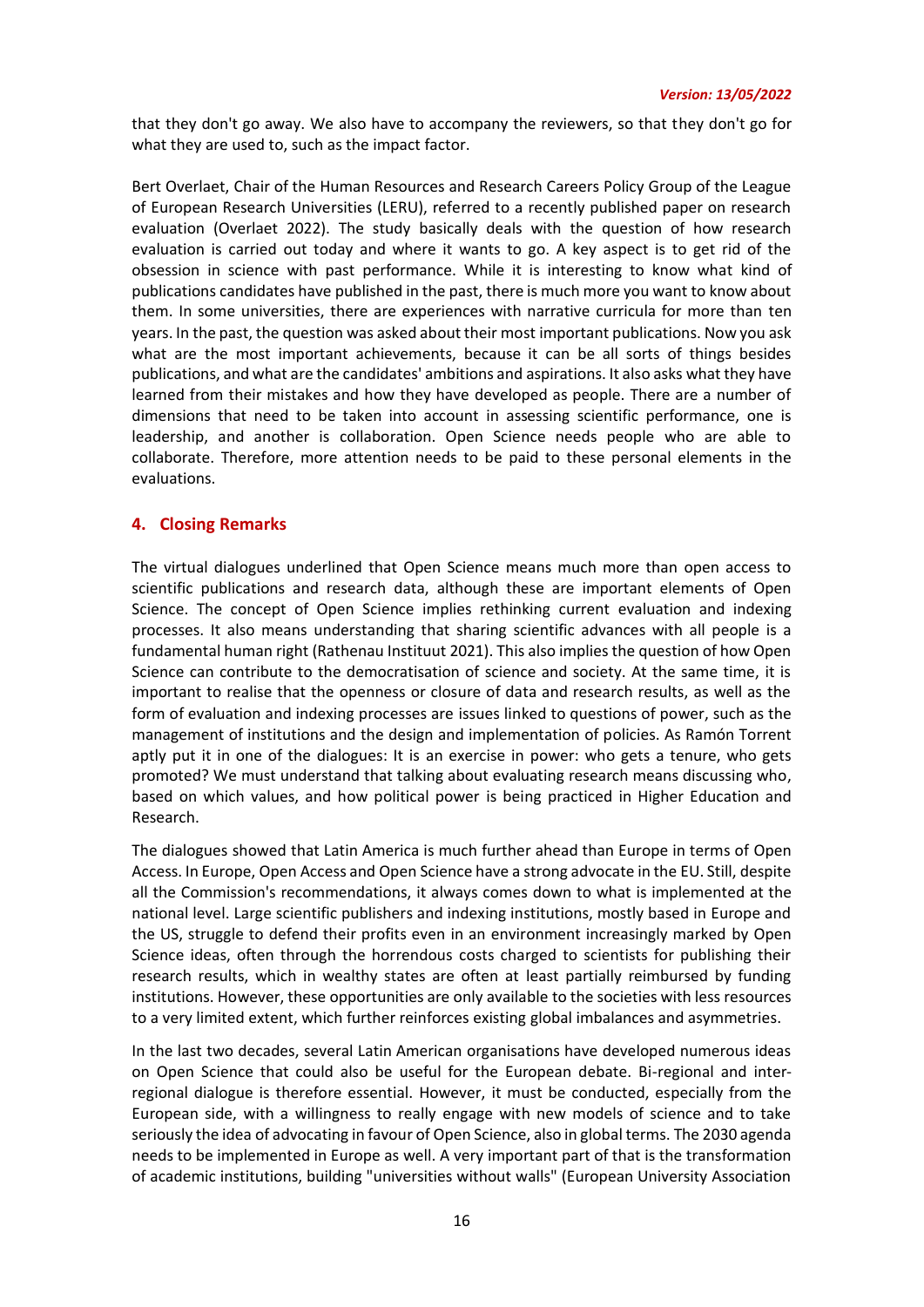2021a) to foster sustainable development through academia (Independent Group of Scientists appointed by the Secretary-General 2019). Open Science can then make a real contribution to achieving the Sustainable Development Goals.

#### **References**

Babini, Dominique y Laura Rovelli. 2020. *Tendencias recientes en las políticas científicas de ciencia abierta y acceso abierto en Iberoamérica*. Buenos Aires: CLACSO. <https://www.clacso.org/wp-content/uploads/2020/12/Ciencia-Abierta-1.pdf> Becerril-García, Arianna y Saray Córdoba Gónzalez (editoras). 2021. *Conocimiento abierto en América Latina: trayectoria y desafíos*. Buenos Aires: CLACSO. [https://biblioteca-repositorio.clacso.edu.ar/bitstream/123456789/15177/1/Conocimiento](https://biblioteca-repositorio.clacso.edu.ar/bitstream/123456789/15177/1/Conocimiento-abierto.pdf)[abierto.pdf](https://biblioteca-repositorio.clacso.edu.ar/bitstream/123456789/15177/1/Conocimiento-abierto.pdf) Birle, Peter et al. 2020. *Mobility | Diversity | Inequality | Sustainability: Cross-cutting Issues of Cultural, Scientific and Social Relations Between the European Union and Latin America / the Caribbean.*  Hamburg: EU-LAC Foundation. [https://eulacfoundation.org/sites/default/files/2021-03/Publication\\_Mobility\\_2020.pdf](https://eulacfoundation.org/sites/default/files/2021-03/Publication_Mobility_2020.pdf) Borges, Maria Manuel, y Elias Sanz Casado. 2021. *Sob a lente da ciência aberta: olhares de Portugal, Espanha e Brasil.* Coimbra: Universidade de Coimbra. <http://hdl.handle.net/10316/93276> Budapest Open Access Initiative. 2022. *20th Anniversary Recommendations*. <https://www.budapestopenaccessinitiative.org/boai20/> CELAC / Comisión Europea. 2020. *EU-CELAC Joint Initiative on Research and Innovation (JIRI). Eighth Senior Officials Meeting on Science and Technology 30 October 2020. Joint Press Communique. JOINT PRESS COMMUNIQUE* [https://ec.europa.eu/info/files/joint-press-communique-8th-senior](https://ec.europa.eu/info/files/joint-press-communique-8th-senior-officials-meeting-eu-celac-science-and-technology_en)[officials-meeting-eu-celac-science-and-technology\\_en](https://ec.europa.eu/info/files/joint-press-communique-8th-senior-officials-meeting-eu-celac-science-and-technology_en) CELAC / Comisión Europea. 2021. *Strategic Roadmap for the implementation of the Brussels Declaration and EU-CELAC Action Plan on Science, Technology and Innovation* https://ec.europa.eu/info/sites/default/files/research\_and\_innovation/strategy\_on\_research\_and\_i nnovation/documents/eu-celac\_strategic-roadmap-2021-2023.pdf Centro de estudios en Propiedad Intelectual (CEDEPI). 2018. *Hacia una Política de Ciencia Abierta Compatible con el Sistema de Propiedad Intelectual.* Universidad de La Sabana. <http://repositorio.colciencias.gov.co/handle/11146/34114> CESAER. 2020. Next Generation Metrics. White Paper[. http://doi.org/10.5281/zenodo.3874801.](http://doi.org/10.5281/zenodo.3874801)  Comisión Europea. 2018. *Commission Recommendation (EU) 2018/790 of 25 April 2018 on access to and preservation of scientific information* <https://eur-lex.europa.eu/legal-content/EN/TXT/PDF/?uri=CELEX:32018H0790&from=EN> Council of the European Union. 2021. *Council Recommendation (EU) 2021/2122 of 26 November 2021 on a Pact for Research and Innovation in Europe.* https://eur-lex.europa.eu/legal-content/EN/TXT/?uri=uriserv:OJ.L\_.2021.431.01.0001.01.ENG DORA. *Declaración de San Francisco sobre la evaluación de la investigación.* <http://dx.doi.org/10.14201/orl.17845> European Commission. 2017a. *Next-generation metrics: Responsible metrics and evaluation for open science. Report of the European Commission Expert Group on Altmetrics.* Brussels <https://data.europa.eu/doi/10.2777/337729> European Commission. 2017b. *Providing Researchers with the Skills and Competencies they Need to Practise Open Science. Open Science Skills Working Group Report.* Brussels. <https://data.europa.eu/doi/10.2777/121253> European Commission. 2018. *Mutual Learning Exercise: Open Science — Altmetrics and Rewards*. Brussels[. https://data.europa.eu/doi/10.2777/468970](https://data.europa.eu/doi/10.2777/468970) European Commission. 2021a. *Communication from the Commission to the European Parliament, the Council, the European Economic and Social Committee and the Committee of the Regions on the* 

*Global Approach to Research and Innovation. Europe's strategy for international cooperation in a changing world*. Brussels.

<https://eur-lex.europa.eu/legal-content/EN/ALL/?uri=COM:2021:252:FIN>